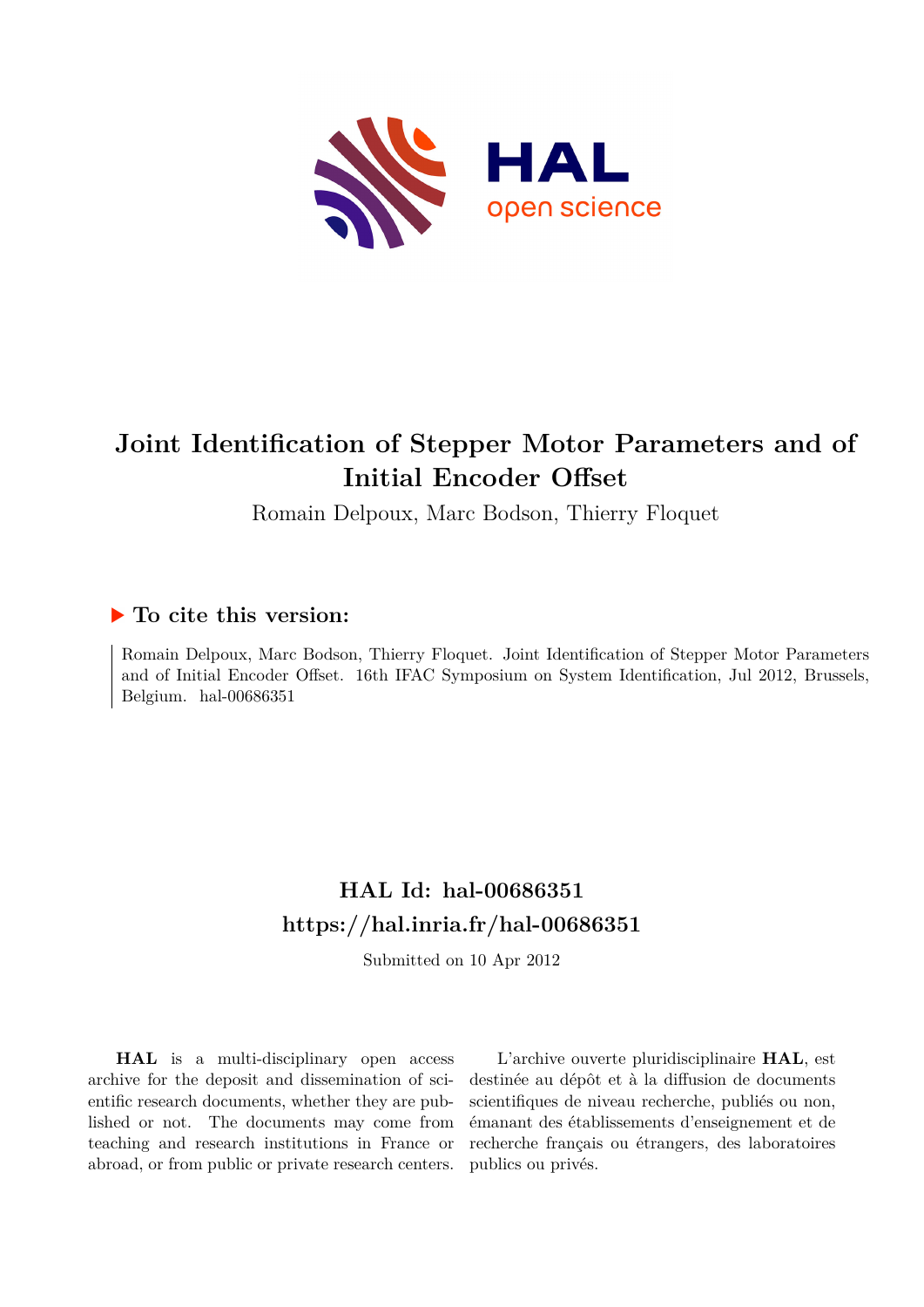# Joint Identification of Stepper Motor Parameters and of Initial Encoder Offset  $\star$

R. Delpoux <sup>∗</sup>,∗∗ M. Bodson∗∗∗ T. Floquet <sup>∗</sup>,∗∗

<sup>∗</sup> *LAGIS (CNRS FRE 3303), Ecole Centrale de Lille, 59651 Villeneuve d'Ascq cedex, France (e-mail: romain.delpoux@ec-lille.fr, thierry.floquet@ec-lille.fr).* ∗∗ *Projet Non-A, INRIA, Lille Nord Europe, France* ∗∗∗ *PEARL, Department of Electrical and Computeur Engineering, University of Utah, Salt Lake City, UT 84112, USA (e-mail: bodson@eng.utah.edu)*

Abstract: The paper presents a new procedure to identify at the same time the electrical parameters of a permanent magnet stepper motor (PMSM) and the initial offset of an incremental encoder. The model considers effects due to the permanent magnet and to variable reluctance, and the resulting theory is applicable to cases where both or only one of these terms is present. The standard DQ model of PMSM's assumes that the permanent magnet is lined up with a winding when the position is zero. When an incremental encoder is used, an initialization procedure is required to zero the initial offset. In contrast, this paper computes a transformed model that accounts for the initial offset. then develops a least-squares identification algorithm that estimates the machine's electrical parameters together with the offset angle. Experiments show that the estimation procedure and a closed-control method using the estimated offset perform similarly compared to when the offset is reset to zero using an initilization procedure.

Keywords: Permanent magnet stepper motor, synchronous motors, parameter identification, offset calibration, sliding modes.

#### 1. INTRODUCTION

Permanent Magnet Stepper Motors (PMSM's) are widely used in industry for position control, especially in manufacturing applications. PMSM's are more robust than brush DC motors and produce a high torque per volume. They are often controlled in open-loop, although the potential loss of synchronism limits operation away from resonances and from high acceleration profiles. These problems can be resolved by using closed-loop control methods with position sensors of sufficient precision. The typical position sensor in industrial applications is the incremental encoder. With such a sensor, the zero position is the motor position when the system is powered-up. However, precise control methods using the DQ transformation require that the zero position be aligned with the permanent magnet. An initialization procedure must then be implemented to zero the initial position offset. Typically, this is achieved by applying a large current to one phase of the motor. However, this technique assumes that the load and friction torques are sufficiently small so that the position converges to the desired value. In this paper, we propose an identification procedure that eliminates the need for initialization of the position sensor. It combines the identification of the

machine's electrical parameters with the estimation of the offset angle.

Modelling of PMSM's is discussed in Goeldel [1984] and Sinha et al. [1974], while the estimation of PMSM parameters was studied in Blauch et al. [1993], Kim and Lorenz [2002], and Nahid Mobarakeh et al. [2001]. Methods to calibrate the position sensor include Konghirun [2005], where an automatic offset calibration is proposed for Quadrature Encoder Pulse (QEP), Segarich et al. [2009] where a method based on the induced currents through the stator windings is developed, and Jung and Ha [1998] where a solution is proposed using the same transformation as in this article, but machine parameters are not estimated.



Fig. 1. Test Bench available at the LAGIS

<sup>⋆</sup> This work was supported by Ministry of Higher Education and Research, Nord-Pas-de-Calais Regional Council and FEDER through the "Contrat de Projets Etat Region (CPER) 2007-2013". Marc Bodson acknowledges the support of the Ecole Centrale de Lille ´ through a visiting professorship.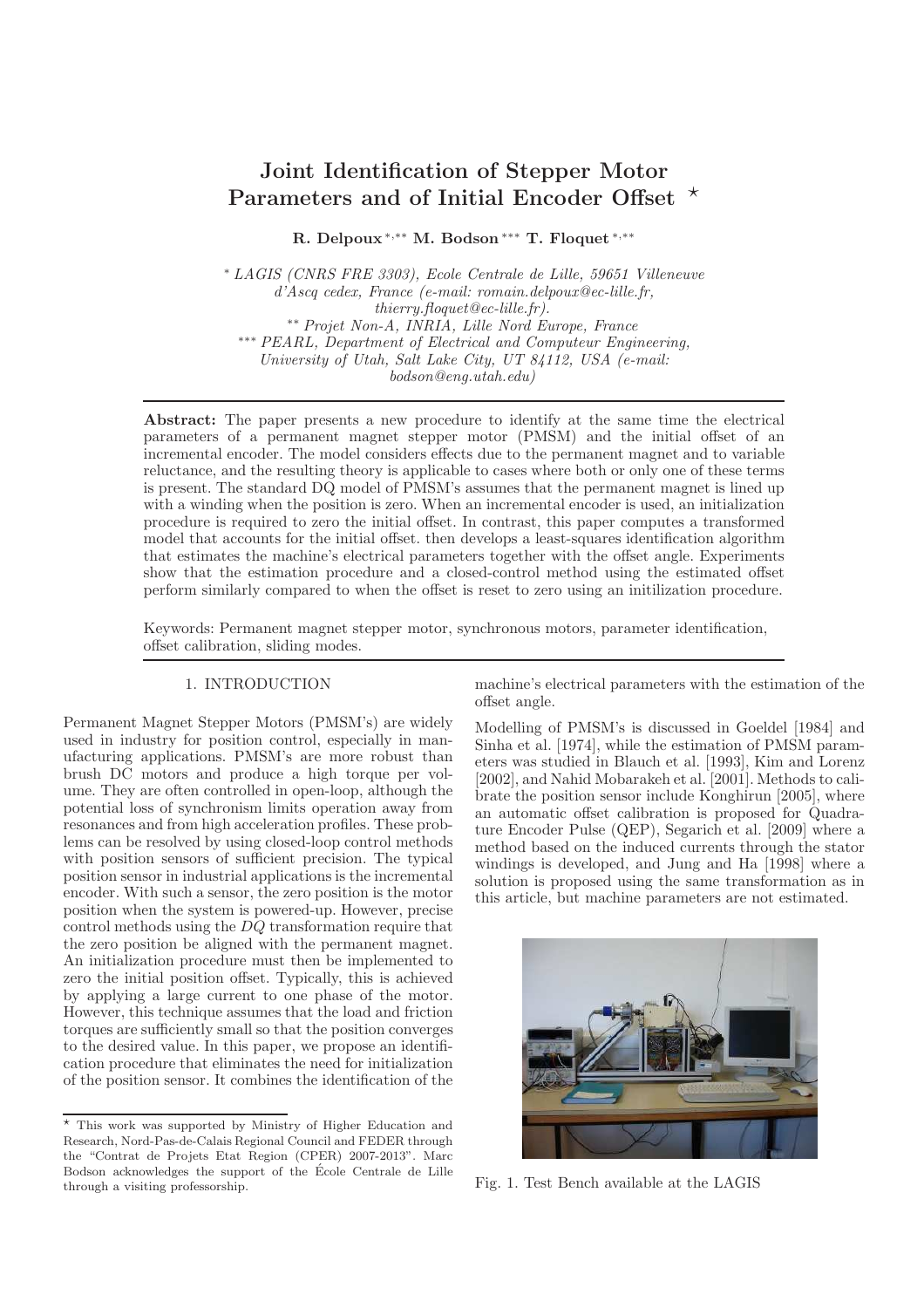

Fig. 2. Transformation of variables in the different frames

The contribution of this paper is to show that joint estimation of the motor parameters and of the offset is possible with a relatively simple algorithm. A model for a hybrid stepper motor is considered, which includes pure PM stepper motors and synchronous reluctance motors as special cases. Experiments were performed using the test bench shown on figure 1, available at the LAGIS laboratory, École Centrale de Lille in France. The results show that the method is as effective at obtaining the motor parameters as a method based on DQ identification and encoder initialization. Closed-loop control results are also comparable.

The article is divided into four parts. Section 2 presents the model of the PMSM in three different reference frames. In Section 3, an identification procedure is developed for systems including an offset angle. Section 4 presents the experimental results of the identification and compares the results to those obtained when the sensor is initialized. The last section is devoted to evaluating the closed-loop performance.

#### 2. MODEL OF THE PMSM

In this section, the model of a hybrid PMSM is presented in three different frames, including the frame that will be used for the joint identification of the motor parameters and of the position offset. The axes of the different frames are shown in Fig. 2.

### *2.1 Model in the winding frame a − b:*

The electrical equations for the two windings a and b of the PMSM are given by

$$
\begin{cases}\n\frac{d\Psi_a}{dt} = v_a - Ri_a \\
\frac{d\Psi_b}{dt} = v_b - Ri_b\n\end{cases} \tag{1}
$$

where  $\Psi_a$  and  $\Psi_b$  are the total flux linkages in windings a and  $b, v_a$  and  $v_b$  are the voltages applied to the windings,  $i_a$  and  $i_b$  are the winding currents, and R is the resistance of a winding. Considering a PMSM with  $n_p$  rotor teeth, the total flux linkages are assumed to be of the form

$$
\begin{pmatrix} \Psi_a \\ \Psi_b \end{pmatrix} = L(\theta) \begin{pmatrix} i_a \\ i_b \end{pmatrix} + \Psi_0 D(\theta) \tag{2}
$$

 $L(\theta) = \begin{pmatrix} L_0 + L_2 \cos(2n_p \theta) & L_2 \sin(2n_p \theta) \\ L_2 \sin(2n_p \theta) & L_0 - L_2 \cos(2n_p \theta) \end{pmatrix}$  $D(\theta) = \begin{pmatrix} \cos(n_p \theta) \\ \sin(n_p \theta) \end{pmatrix}$  $\sin(n_p\theta)$  $\setminus$ (3)

 $\theta$  is the angular position of the rotor,  $L_0$  is the average inductance of a winding as the motor rotates,  $L_2$  is the mean-to-peak variation of the inductance, and  $\Psi_0$  is the contribution of the permanent magnet to the flux  $\Psi_a$  when  $\theta = 0.$ 

Using the expressions for the fluxes, the electrical equations become

$$
L(\theta) \frac{d}{dt} \begin{pmatrix} i_a \\ i_b \end{pmatrix} = \begin{pmatrix} v_a - Ri_a \\ v_b - Ri_b \end{pmatrix} - \frac{\partial L(\theta)}{\partial \theta} \omega \begin{pmatrix} i_a \\ i_b \end{pmatrix}
$$
  

$$
-\Psi_0 \omega \frac{\partial D(\theta)}{\partial \theta}
$$
 (4)

where  $\omega = d\theta/dt$  is the angular velocity of the rotor and

$$
\frac{\partial L(\theta)}{\partial \theta} = 2n_p L_2 \begin{pmatrix} -\sin(2n_p \theta) \cos(2n_p \theta) \\ \cos(2n_p \theta) \sin(2n_p \theta) \end{pmatrix}
$$

$$
\frac{\partial D(\theta)}{\partial \theta} = n_P \begin{pmatrix} -\sin(n_p \theta) \\ \cos(n_p \theta) \end{pmatrix}
$$
(5)

The mechanical equation is

$$
J\frac{d\omega}{dt} = -f_v \omega - C_r \text{sgn}(\omega) + \tau_e \tag{6}
$$

where  $J$  is the moment of inertia of the rotor (including the load),  $f_v$  is the coefficient of viscous friction,  $C_r$  is the coefficient of Coulomb friction and  $\tau_e$  is the torque. By conservation of energy, the torque is given by

$$
\tau_e = \Psi_0 \left( i_a \ i_b \right) \frac{\partial D(\theta)}{\partial \theta} + \frac{1}{2} \left( i_a \ i_b \right) \frac{\partial L(\theta)}{\partial \theta} \begin{pmatrix} i_a \\ i_b \end{pmatrix} \tag{7}
$$

which yields

$$
\tau_e = -Ki_a \sin(n_p \theta) + Ki_b \cos(n_p \theta)
$$

$$
+ n_p L_2 \left( \left( -i_a^2 + i_b^2 \right) \sin(2n_p \theta) + 2i_a i_b \cos(2n_p \theta) \right) (8)
$$

where  $K = n_P \Psi_0$  is the torque constant (and also the back-EMF constant).

*2.2 Model in the rotating frame* d − q *:*

The model can be transformed using Park's transformation Park [1929],

$$
\begin{pmatrix} \Psi_d \\ \Psi_q \end{pmatrix} = U(\theta) \begin{pmatrix} \Psi_a \\ \Psi_b \end{pmatrix}
$$
 (9)

where

$$
U(\theta) = \begin{pmatrix} \cos(n_p \theta) & \sin(n_p \theta) \\ -\sin(n_p \theta) & \cos(n_p \theta) \end{pmatrix}
$$
 (10)

The inverse transformation is

$$
\begin{pmatrix} \Psi_a \\ \Psi_b \end{pmatrix} = U^T(\theta) \begin{pmatrix} \Psi_d \\ \Psi_q \end{pmatrix} \tag{11}
$$

Differentiating (11)

$$
\frac{d}{dt}\left(\begin{array}{c}\Psi_a\\\Psi_b\end{array}\right) = U^T(\theta)\frac{d}{dt}\left(\begin{array}{c}\Psi_d\\\Psi_q\end{array}\right) + \omega\frac{\partial U^T(\theta)}{\partial \theta}\left(\begin{array}{c}\Psi_d\\\Psi_q\end{array}\right) \tag{12}
$$

where

$$
\frac{\partial U(\theta)}{\partial \theta} = n_P \begin{pmatrix} -\sin(n_p \theta) & \cos(n_p \theta) \\ -\cos(n_p \theta) & -\sin(n_p \theta) \end{pmatrix}
$$
 (13)

Therefore

where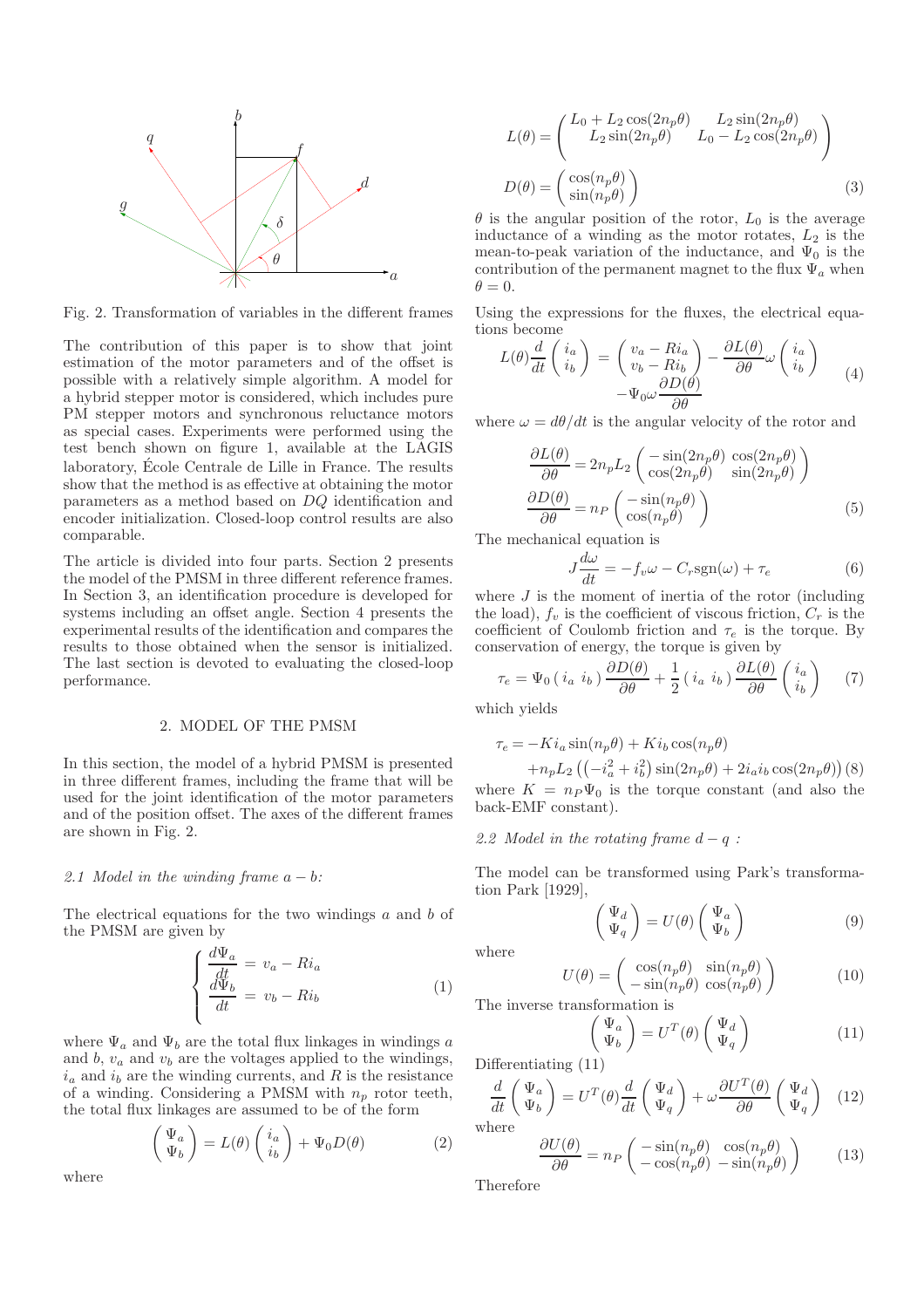$$
\frac{d}{dt} \begin{pmatrix} \Psi_d \\ \Psi_q \end{pmatrix} = U(\theta) \frac{d}{dt} \begin{pmatrix} \Psi_a \\ \Psi_b \end{pmatrix} - \omega U(\theta) \frac{\partial U^T(\theta)}{\partial \theta} \begin{pmatrix} \Psi_d \\ \Psi_q \end{pmatrix}
$$

$$
= U(\theta) \begin{pmatrix} v_a - Ri_a \\ v_b - Ri_b \end{pmatrix} - n_p \omega \begin{pmatrix} 0 & -1 \\ 1 & 0 \end{pmatrix} \begin{pmatrix} \Psi_d \\ \Psi_q \end{pmatrix}
$$

$$
= \begin{pmatrix} v_d - Ri_d + n_p \omega \Psi_q \\ v_q - Ri_q - n_p \omega \Psi_d \end{pmatrix} \tag{14}
$$

while

$$
\begin{pmatrix} \Psi_d \\ \Psi_q \end{pmatrix} = U(\theta)L(\theta)U^T(\theta) \begin{pmatrix} i_d \\ i_q \end{pmatrix} + \Psi_0 U(\theta) D(\theta)
$$

$$
= L(0) \begin{pmatrix} i_d \\ i_q \end{pmatrix} + \begin{pmatrix} \Psi_0 \\ 0 \end{pmatrix} \tag{15}
$$

where

$$
L(0) = \begin{pmatrix} L_0 + L_2 & 0 \\ 0 & L_0 - L_2 \end{pmatrix}
$$
 (16)

The DQ model of the hybrid PMSM becomes

$$
L_d \frac{di_d}{dt} = v_d - Ri_d + n_p \omega L_q i_q
$$
  
\n
$$
L_q \frac{di_q}{dt} = v_q - Ri_q - n_p \omega L_d i_d - K \omega
$$
\n(17)

where

$$
L_d = L_0 + L_2, \quad L_q = L_0 - L_2 \tag{18}
$$

The torque is

$$
\tau_e = \Psi_0 \left( i_d \ i_q \right) U(\theta) \frac{\partial D(\theta)}{\partial \theta} + \frac{1}{2} \left( i_d \ i_q \right) U(\theta) \frac{\partial L(\theta)}{\partial \theta} U^T(\theta) \begin{pmatrix} i_d \\ i_q \end{pmatrix}
$$
(19)

After simplifications

$$
\tau_e = K i_q + n_p (L_d - L_q) i_d i_q \tag{20}
$$

The second term in the torque equation is the reluctance torque. In some permanent magnet motors, the torque is small enough that one can assume  $L_d = L_q$ . Conversely, a synchronous reluctance motor corresponds to  $K = 0$ . The motor model considered here encompasses all these cases.

The  $d - q$  transformation is advantageous because it results in constant voltages and currents at constant speed (instead of the high-frequency phase variables). However, the  $d - q$  transformation requires a position measurement that is aligned with the  $d$  axis. For systems using an incremental encoder, this means that the system must be initialized so that the back-emf term  $K\omega$  only shows up in the q axis, *i.e.,* so that the axis of the PM is aligned with phase a when  $\theta = 0$ .

## *2.3 Model in the rotating frame with position offset*  $f − q$ *:*

Consider now the effect of a position offset, so that the actual position is  $\delta$  when the measured value is 0. The dq transformation is applied to the variables using the measured angle, and the transformed variables are labelled  $fg$  instead of  $dq$ . This means that the variables are transformed into an  $f - g$  frame of reference rotating at the same speed as the  $d-q$  frame, but with some offset angle  $\delta$ , and

$$
\begin{pmatrix} \Psi_f \\ \Psi_g \end{pmatrix} = U(\theta + \delta) \begin{pmatrix} \Psi_a \\ \Psi_b \end{pmatrix}
$$

$$
= U(\delta) \begin{pmatrix} \Psi_d \\ \Psi_g \end{pmatrix}
$$
(21)

Using the same derivations as for the  $d-q$  transformation

$$
\frac{d}{dt}\begin{pmatrix}\Psi_f\\\Psi_g\end{pmatrix} = \begin{pmatrix}v_f - Ri_f + n_p \omega \Psi_g\\v_g - Ri_g - n_p \omega \Psi_f\end{pmatrix}
$$
(22)

while

$$
\begin{aligned}\n\begin{pmatrix}\n\Psi_f \\
\Psi_g\n\end{pmatrix} &= U(\delta) \begin{pmatrix} L_d i_d + \Psi_0 \\
 L_q i_q\n\end{pmatrix} \\
&= U(\delta) \begin{pmatrix} L_d & 0 \\
0 & L_q \end{pmatrix} U^T(\delta) \begin{pmatrix} i_f \\
i_g \end{pmatrix} + \Psi_0 \begin{pmatrix} \cos(n_p \delta) \\
-\sin(n_p \delta) \end{pmatrix} \\
&= L(-\delta) \begin{pmatrix} i_f \\
i_g \end{pmatrix} + \Psi_0 D(-\delta)\n\end{aligned} \tag{23}
$$

It follows that the electrical equations of the  $f - g$  model of the motor are

$$
\frac{d}{dt}\begin{pmatrix} i_f \\ i_g \end{pmatrix} = L^{-1}(-\delta) \begin{pmatrix} v_f - Ri_f + n_p \omega \Psi_g \\ v_g - Ri_g - n_p \omega \Psi_f \end{pmatrix}
$$
\n(24)

and the torque is

$$
\tau_e = K \left( i_f \sin(n_p \delta) + i_g \cos(n_p \delta) \right)
$$
  
+ 
$$
n_p (L_d - L_q) \left( \frac{1}{2} \sin(2n_p \delta) \left( i_f^2 - i_g^2 \right) + \cos(2n_p \delta) i_f i_g \right)
$$
  
(25)

## 3. IDENTIFICATION OF THE PARAMETERS

In this section, a method is proposed for the identification of the machine parameters, including the offset angle. The least-squares algorithm is at the heart of the identification procedure (Blauch et al. [1993]). Consider the equation

$$
y[n] = W^T[n]P_{nom}
$$
\n(26)

where  $y$  is the output vector,  $W$  is the regressor matrix, and  $P_{nom}$  is the nominal (unknown) parameter vector. Given measurements of  $y$  and  $W$ , the objective is to determine P, an estimate of the nominal parameter vector  $P_{nom}$ . The error equation is formed by subtracting the output from the estimated output. By definition, the residual error  $R_e$  is equal to the sum of the norm squared error over an interval  $[N_0, N_1]$ , and the least-squares estimate minimizes the residual error.

#### *3.1 Identification algorithm without offset*

At steady-state, the  $d - q$  variables are constant. With  $\delta = 0$ , it follows that

$$
\begin{pmatrix} v_d \\ v_q \end{pmatrix} = \begin{pmatrix} i_d & 0 & -n_p \omega i_q & 0 \\ i_q & n_p \omega i_d & 0 & K \omega \end{pmatrix} \begin{pmatrix} R \\ L_q \\ L_d \\ K \end{pmatrix} \tag{27}
$$

Equation (26) is applicable with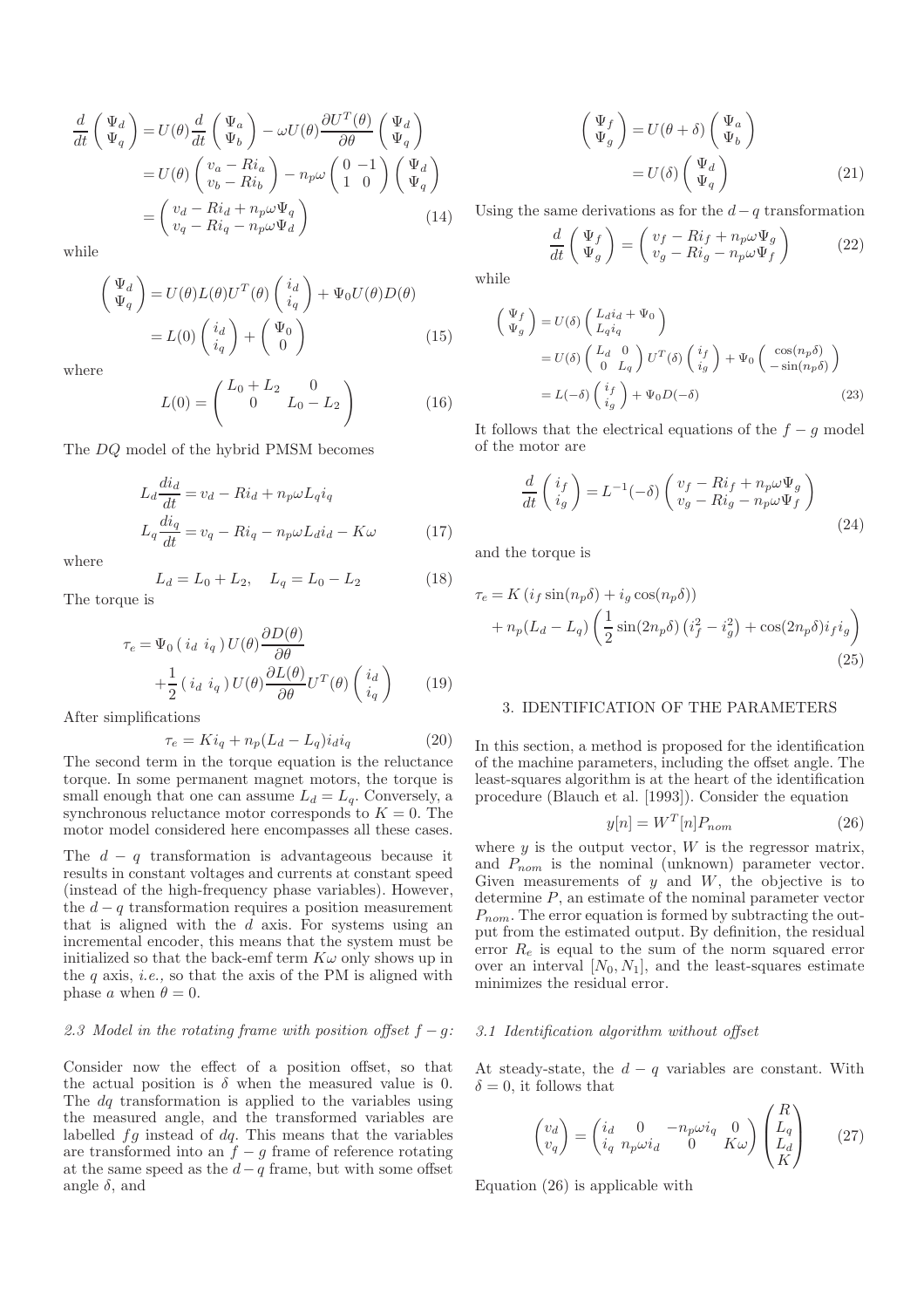$$
y[n] = \begin{pmatrix} v_d[n] \\ v_q[n] \end{pmatrix}
$$

$$
W[n] = \begin{pmatrix} i_d[n] & i_q[n] \\ -n_p \omega[n]i_q[n] & 0 \\ 0 & n_p \omega i_d[n] \\ 0 & \omega[n] \end{pmatrix}
$$

$$
P_{nom} = (R L_d L_q K)^T
$$
Then,  $L_0 = (L_d + L_q)/2$  and  $L_2 = (L_d - L_q)/2$ .

#### *3.2 Identification algorithm with offset*

In the same manner, the variables in the  $f - q$  frame (24) are related by

$$
\begin{pmatrix} v_f \\ v_g \end{pmatrix} = R \begin{pmatrix} i_f \\ i_g \end{pmatrix} + n_p \omega \begin{pmatrix} -\Psi_f \\ \Psi_g \end{pmatrix}
$$
 (28)

where

$$
\begin{pmatrix}\n\Psi_f \\
\Psi_g\n\end{pmatrix} = \begin{pmatrix}\nL_0 + L_2 \cos(2n_p \delta) & -L_2 \sin(2n_p \delta) \\
-L_2 \sin(2n_p \delta) & L_0 - L_2 \cos(2n_p \delta)\n\end{pmatrix} \begin{pmatrix}\ni_f \\
i_g\n\end{pmatrix} + K\omega \begin{pmatrix}\n\sin(n_p \delta) \\
\cos(n_p \delta)\n\end{pmatrix}
$$
\n(29)

Equation (26) is applicable with

$$
y[n] = \begin{pmatrix} v_f[n] \\ v_g[n] \end{pmatrix}
$$
  
\n
$$
W[n] = \begin{pmatrix} i_f[n] & i_g[n] \\ n_p\omega[n]i_f[n] & -n_p\omega[n]i_g[n] \\ -n_p\omega[n]i_g[n] & 0 \\ 0 & n_p\omega i_f[n] \\ \omega[n] & 0 \\ 0 & \omega[n] \end{pmatrix}
$$
  
\n
$$
P_{nom} = (R \ L_1 \sin(2n_p \delta) \ L_0 - L_1 \cos(2n_p \delta) \ \dots
$$

# $L_0 + L_1 \cos(2n_p \delta) K \sin(n_p \delta) K \cos(n_p \delta)$ <sup>T</sup>

From the estimated vector  $P$ , estimates of the original parameters can be deduced using  $R = p_1, L_0 = (p_3 + p_4)/2$ ,  $K = \sqrt{p_5^2 + p_6^2}$ ,  $L_2 = (p_5^2 + p_6^2)p_2/(2p_5p_6)$ , and

$$
\delta = \begin{cases}\n\arctan\left(\frac{p_5}{p_6}\right)/n_p & \text{if } \hat{c} > 0 \\
\pi/2n_p & \text{if } \hat{s} = 1 \\
-\pi/2n_p & \text{if } \hat{s} = -1 \\
\arctan\left(\frac{p_5}{p_6}\right) - \pi\right)/n_p & \text{if } \hat{c} < 0 \\
\arctan\left(\frac{p_5}{p_6}\right) + \pi\right)/n_p & \text{if } \hat{c} < 0 \\
\arctan\left(\frac{p_5}{p_6}\right) + \pi\right)/n_p & \text{if } \hat{c} < 0 \\
\text{and } \hat{s} < 0\n\end{cases}
$$

where  $\hat{c} = p_6 / \sqrt{p_5^2 + p_6^2}, \, \hat{s} = p_5 / \sqrt{p_5^2 + p_6^2}$  are estimates of  $\cos(n_p\delta)$  and  $\sin(n_p\delta)$ , respectively.

## 4. EXPERIMENTAL RESULTS

Experiments were performed by applying various voltages  $v_f$  and  $v_g$ . Due to the open-loop stability of the motor, the speed converged even with a position offset. Once the velocity was (approximately) constant, the average values

of the currents and of the velocity were computed over a small time interval, yielding one data point for the leastsquares algorithm. Various values of  $v_f$  and  $v_g$  were applied to the motor to obtain velocities covering a large range. Multiple data points were thereby obtained for the leastsquares algorithm, from which estimates of the parameters were computed.

To evaluate the results, two cases are discussed. In the first subsection,  $f - g$  identification is performed using the encoder with an offset  $\delta$ . In the second subsection, the encoder is initialized by applying a DC current to winding a and  $d - q$  identification is performed.

#### *4.1 Identification with position offset*

To show the performance of the offset estimator, identification was performed with and without the parameter  $\delta$ . Fig. 3 shows the output vector from  $(26)$  as a function of  $\omega$ , which is the same in both cases. The components of the output vector are the voltages  $v_f$  and  $v_g$ , whose jagged appearance is due to the fact that multiple values of the voltages can yield the same velocity, and multiple values were deliberately applied to increase the richness of the data. The green curve shows the fit from the leastsquares algorithm (*i.e.*,  $W^{T}[n]P$ , where P is the leastsquares estimate of the parameters) when the offset is not estimated. The red curve shows the least-squares fit when the offset is estimated. The match of the least-squares fit with the data on the figure is found to be very good when the offset is included, but not otherwise.

The estimated values are given in Table 1. Case 1 is when the offset is not included, and case 2 when it is. The electrical parameters and the back-emf will be compared to the parameters identified in the next section using the  $d - q$  procedure. The angle estimated in the experiment is  $\delta = \frac{-1.08}{50} rad = -1.24^{\circ}$ , or 62 electrical degrees.

#### *4.2 Identification with encoder initialization*

When the encoder is initially calibrated using a DC current, the least-squares algorithm is applied in the  $d - q$ frame using equations (27). The results are shown Fig. 4. Similarly to the previous section, the output vector from



Fig. 3. Representation of the identification of the electrical parameters and the calibrage offset in the  $f - g$  frame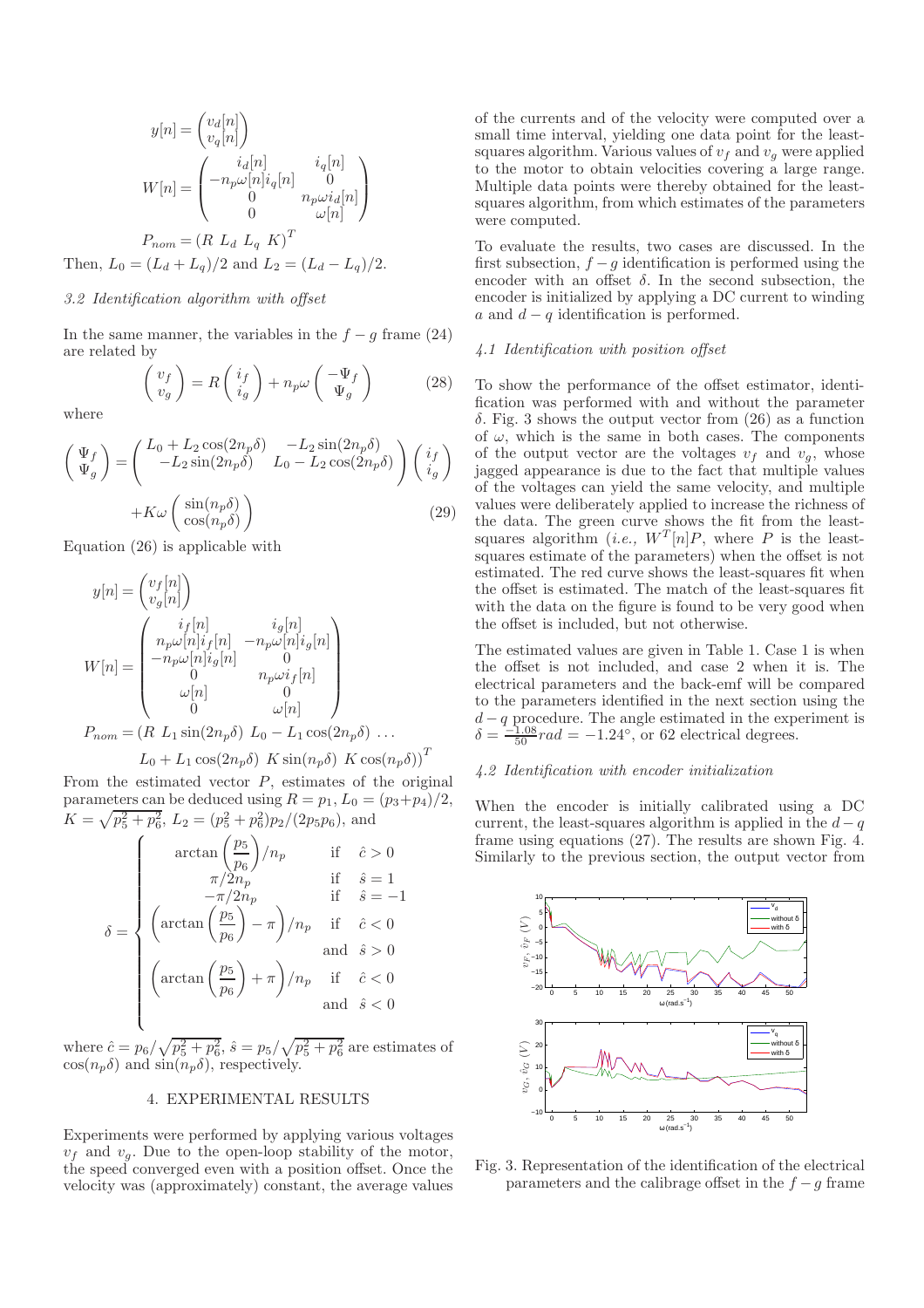

Fig. 4. Representation of the identification of the electrical parameters in the  $d - q$  frame



Fig. 5. Trajectory tracking (Slow experimentation)

(26) is shown as a function of  $\omega$ , as well as the fit from the least-squares algorithm. The least-squares fit is very good. The results are shown in Table 1 as case 3. Compared to case 2, the estimates are very close. The small variation between the parameters may originate from the fact that the experiments are different. Indeed, Fig 4 shows that the velocity reached by the motor for the same input voltage is bigger when the position is initialized.

#### 5. CLOSED LOOP PERFORMANCES

The estimated parameters were also used in closed-loop control experiments. The control law used in this section relied on the flatness of the model and high-order sliding modes (see Nollet et al. [2008]). The control law and the trajectory to be tracked are the same as in Nollet et al. [2008], but with the inductance L replaced by  $L_d$  and  $L_q$ 

| Parameters            | Case 1  | $\text{Case} 2$ | Case 3  |
|-----------------------|---------|-----------------|---------|
| $R(\Omega)$           | 3.69    | 2.80            | 2.83    |
| $L_0(mH)$             | 10.2    | 9.8             | 10.7    |
| $L_2(mH)$             | $-0.36$ | $-0.59$         | $-0.33$ |
| $K(Nm.A^{-1})$        | 0.088   | 0.29            | 0.27    |
| $\delta (rad.s^{-1})$ |         | $-21.7.10^{-3}$ |         |

Table 1. Results of the parameter estimation in the  $d - q$  frame.

where applicable. We present the results of experiments at two different speeds. For both cases, the tracking is shown for the angle calibrated using the estimated angle  $\delta$ , and using an initialization with a DC current  $i_a$ .

The desired position in the "slow" experiment goes from 0 to 6rad in 4 seconds, following a trajectory based on a Bernstein polynomial interpolation equation of degree 5. On Fig 5, the following variables are plotted: the desired position  $\theta_{ref}$  is shown in blue, the position in the case where the estimated  $\delta$  is used (case 1) is shown in green, and the position in the case where the position is initialized using  $i_a$  (case 2) is shown in red. Fig 6 shows the respective errors. One finds that there is no major difference between the two solutions.

For the second experiment, the position moves from 0 to 60rad in 4 seconds. The results are plotted Fig. 7 and 8 and show that, at higher speed, both solutions gives comparable results.

## 6. CONCLUSIONS

In this paper, a method was proposed to estimate jointly the PMSM parameters and the initial offset angle of an incremental encoder. Special cases of the hybrid PMSM model include pure PM motors and synchronous reluctance motors. Although initialization of an encoder can be easily performed by applying a current to one phase of the motor, the method assumes that the load and friction torques are sufficiently small so that the position reaches the desired position. The proposed method does not make such an assumption and has the additional benefit of estimating not only the offset angle but also the machine's electrical parameters. Such results could be used for the tuning of the control law, or for failure detection. The use of online estimation methods using the algorithms presented in Delpoux and Floquet [2011] is also being investigated. As parameters may vary over time, such methods would make it possible to update the model parameters during real-time operation.

#### REFERENCES

A. J. Blauch, M. Bodson, and J. Chiasson. High-speed parameter estimation of stepper motors. *Control Systems*



Fig. 6. Tracking error (Slow experimentation)